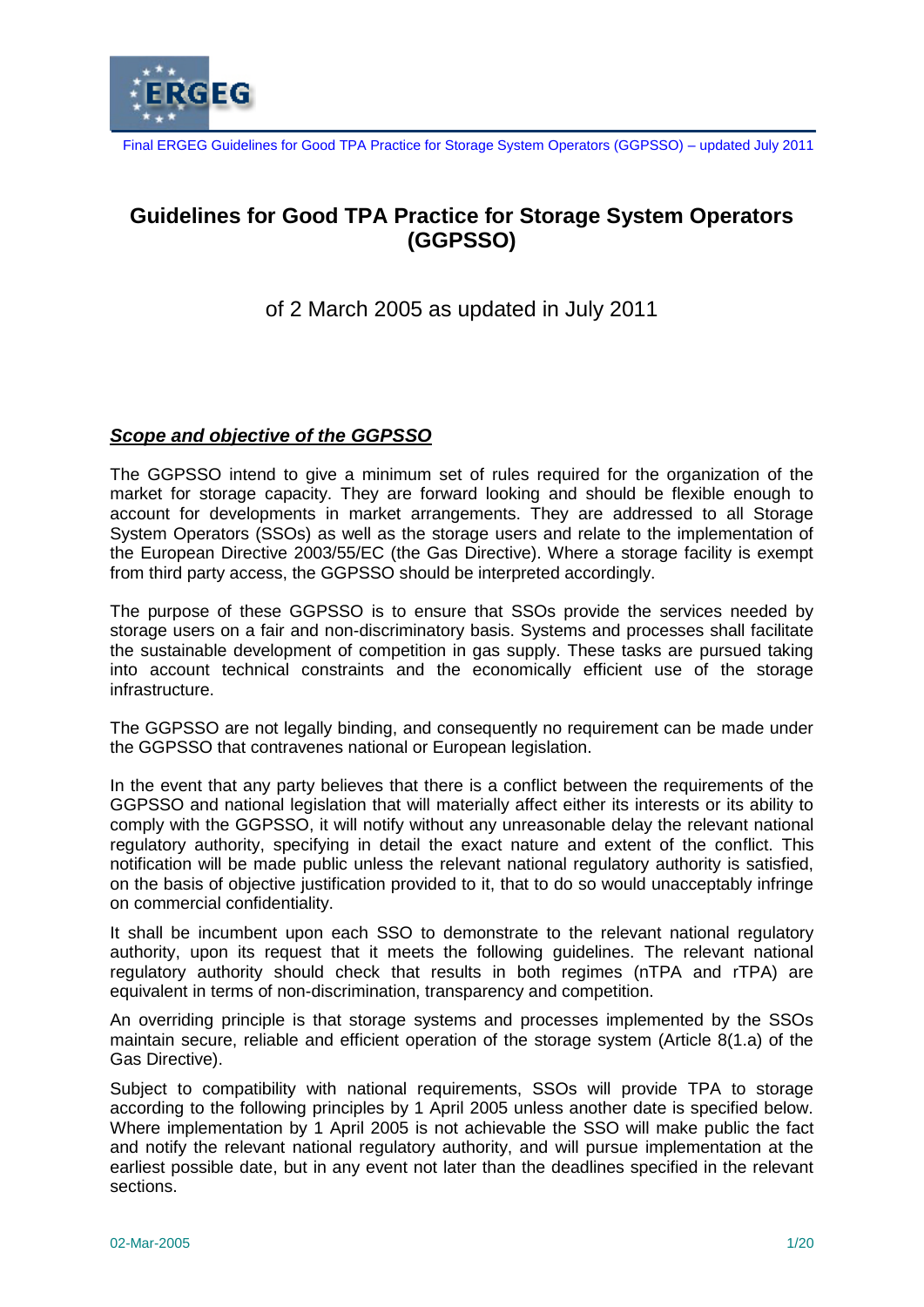

Furthermore, where a storage system operator (SSO) is not bearing the responsibility for allocating capacity and/or congestion management (as is the case in at least one country), then the responsible party should follow the guideline proposals as presented in this document.

#### *1. Roles and responsibilities of Storage System Operators*

- 1.1. SSOs, be they separate entities, part of a combined operator in the sense of Article 15 of the Gas Directive, or part of a vertically integrated company in the sense of Article 2(20) of the Gas Directive, shall act in accordance with the principles of nondiscrimination, transparency and competition. They are responsible for the provision and management of technical storage capacity, storage services and information as well as the technical integrity and safety of storage facilities.
- 1.2. SSOs shall inter alia:
	- a. operate and maintain under economic conditions secure, reliable and efficient storage facilities;
	- b. offer third party access services on a non-discriminatory and transparent basis to all storage users requesting access to storage, including own affiliated companies, either using standard storage contracts or a storage code, developed by the SSOs in proper consultation with users, and approved or monitored as appropriate by the relevant national regulatory authority;
	- c. aim at accommodating market demand on a non-discriminatory basis, without imposing barriers to customer supply and to trade, whilst granting efficient and competitive access taking into account § 3.4 and 4.2;
	- d. establish rules on the use of capacity aimed at facilitating competitive and efficient use of that storage facility, in particular to discourage storage capacity hoarding. Maximise the use of available capacity and offer unused capacity at least on an interruptible basis, and services according to § 3.3;
	- e. treat commercial information confidentially, especially with regard to any affiliated company, in order to avoid any discrimination between storage users;
	- f. provide in a timely fashion the information required by storage users and transmission system operators;
	- g. co-operate with TSOs through interoperability agreements in order to ensure efficient and secure operation of storage and transportation networks;
	- h. when asking or providing guarantees to storage users with respect to creditworthiness, ensure that these guarantees are non-discriminatory, transparent and proportionate and do not constitute any undue market entry barrier.
- 1.3. In the case of a SSO being part of a vertically integrated company, the SSO should draw up a document setting out all the terms and conditions relating to storage use by the affiliate company to be made available to the relevant national regulatory authority upon request by 1 September 2005. This requirement in no way limits any rights that the relevant national regulatory authority may have under national or European law to require information provision before 1 September 2005.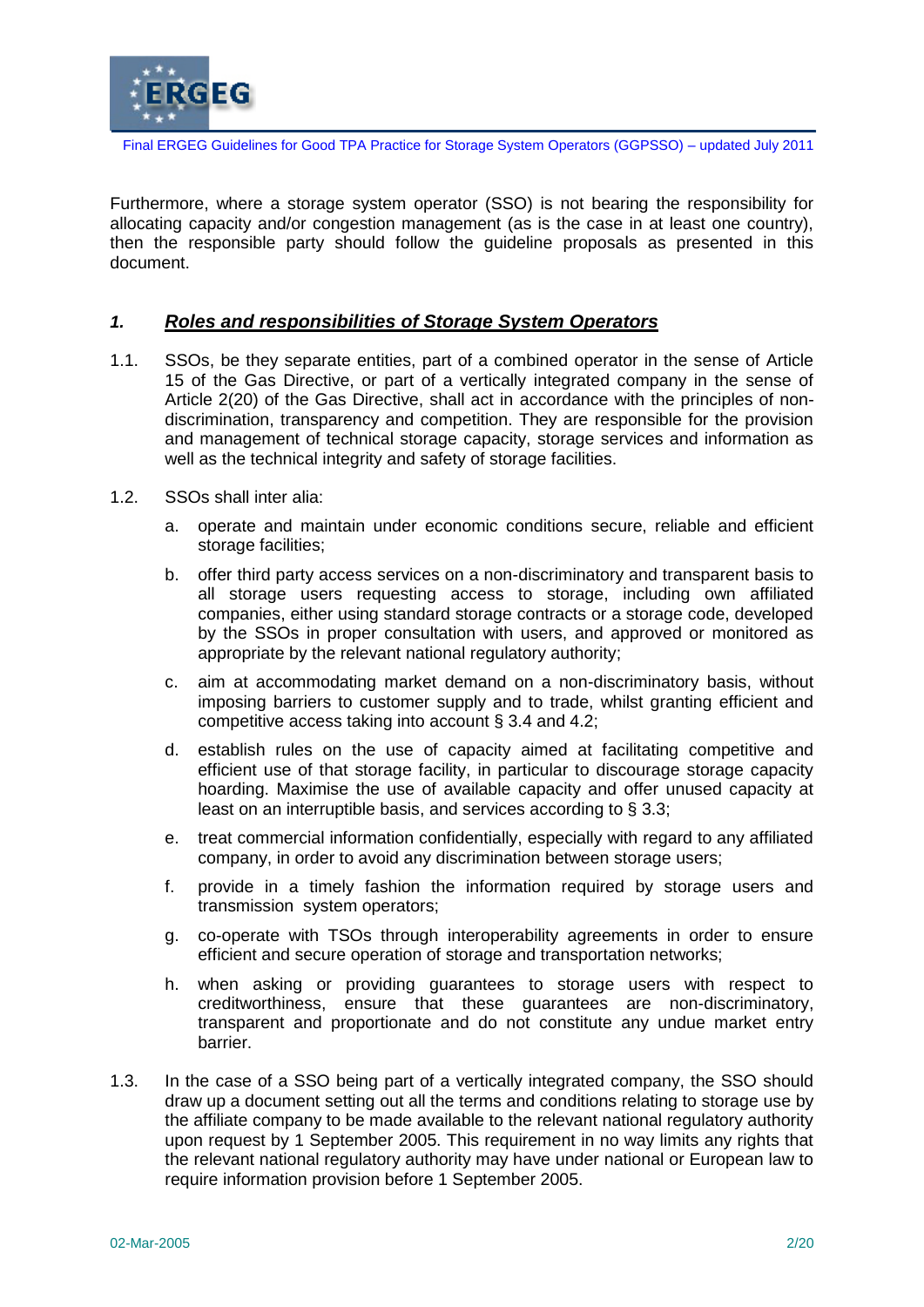

### **2.** *Role of Storage Users*

- 2.1. Storage users shall inter alia:
	- a. be responsible for making nominations and for providing gas for injection into and accepting gas on withdrawal from storage facilities in accordance with prevailing contractual specifications, technical rules and agreed procedures;
	- b. provide all data required that are necessary for the SSO to carry out its duties as specified in the storage code and/or storage contract;
	- c. not use capacity rights in a manner that is intended to restrict, distort or prevent competition, for example through capacity hoarding;
	- d. put relevant IT in place in order to be able to communicate with SSOs via agreed interfaces and standards.

### **3.** *Necessary TPA services*

- 3.1. Storage capacity not excluded from TPA pursuant to the Gas Directive shall be offered to storage users on a non-discriminatory basis that facilitates competition and trade. Therefore, the SSO shall offer to storage users the technical storage capacity, excluding the portion used for production operations and capacities reserved exclusively for transmission system operators in carrying out their functions, according to rules made transparent by the relevant national regulatory authority. Exclusion of storage capacity from TPA shall be approved or monitored by the relevant national regulatory authority.
- 3.2. Any storage capacity needed for any PSO should be offered on a TPA basis; requirements of non discrimination still apply. Depending on national law, if a party is responsible for PSOs, it shall demonstrate upon request to the relevant national regulatory authority that their requested capacity reservation is no more than what is required to satisfy the relevant PSO.
- 3.3. The SSO shall offer to storage users the storage capacity in a way that facilitates competitive, non-discriminatory, and efficient access to best meet storage users' needs and that facilitates trade in storage services in secondary markets. Specifically the SSO shall offer in the primary market, pursuant to its responsibilities under § 1, a menu of services, including the following:
	- a. bundled services (SBU) of space and injectability/deliverability with determined technical ratios and with an appropriate size;
	- b. unbundled services supplementing SBUs at least for available storage capacity at the beginning of the storage year;
	- c. long-term ( $\geq 1$  year) and short-term services (<1 year) down to a minimum period of one day;
	- d. both firm and interruptible storage services. The price of interruptible services may reflect the probability of interruption.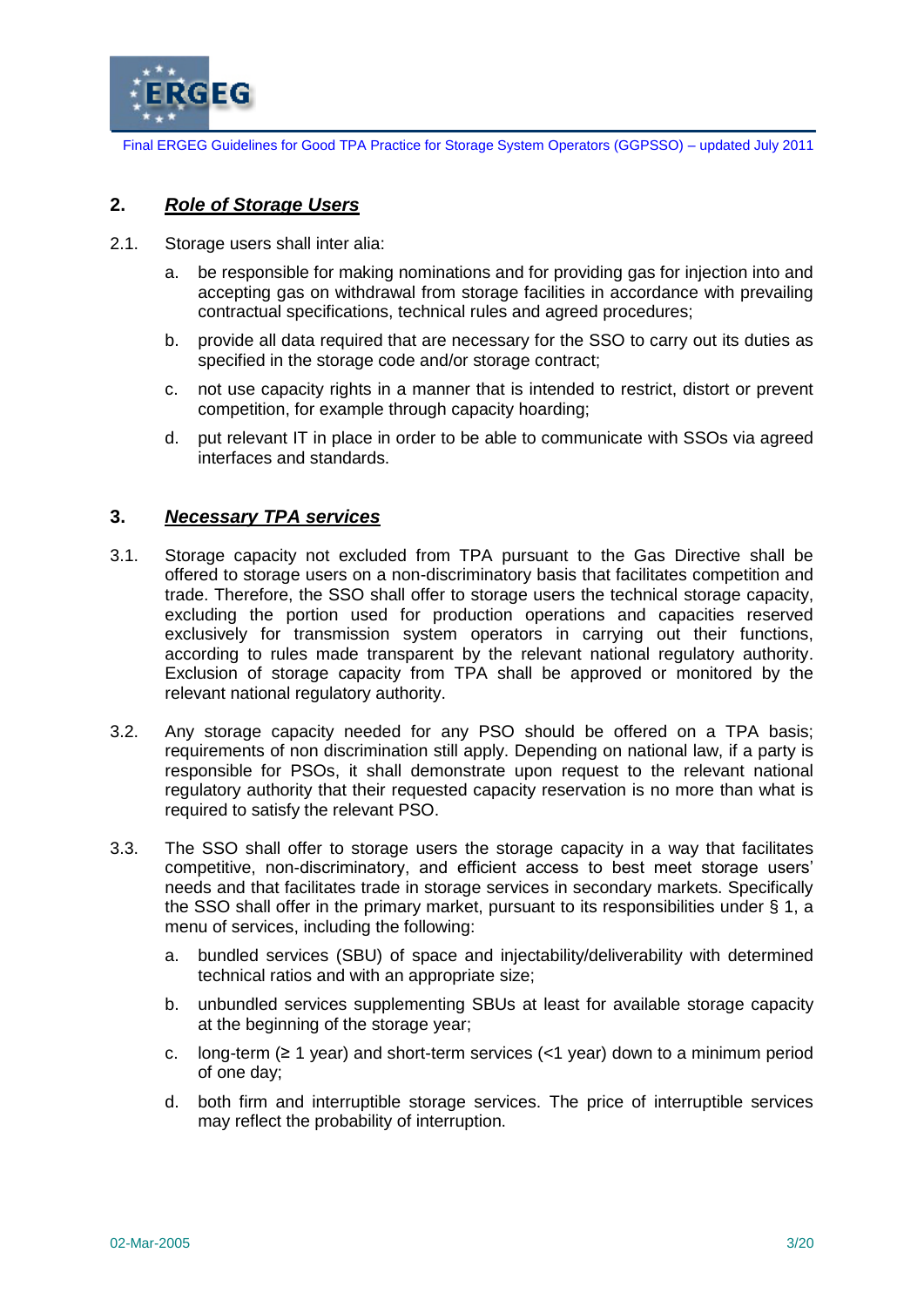

- 3.4. Services offered under § 1 and § 3.3 shall:
	- a. be developed with proper consultation with storage users to take into account market demand;
	- b. take into account storage technical constraints and the economically efficient use of the storage infrastructure. Any limitation on the offer of services on the grounds of these criteria should be made public under the process of 3.4.a and be duly substantiated.
- 3.5. Where compatible with the balancing regime of the interconnected gas transportation system, the SSO shall offer a service which includes an obligation to allocate the gas which has been nominated, including deemed nominations, if the nomination has been accepted by the SSO.
- 3.6. SSOs shall offer services that are consistent with the use of the interconnected gas transportation systems and facilitate easy access through cooperation with the TSO, in compliance with § 10.
- 3.7. If consistent with PSOs, taking into account technical constraints and the economically efficient use of the storage infrastructure, all services shall be offered without restriction on the starting date and the prevailing physical flow and without any unjustified additional costs in compliance with § 7. Subject to the same constraints, injection and withdrawal of gas should, in principle, be possible at any time.
- 3.8. Limits on the required minimum size of storage capacity rights shall be justified on the basis of technical constraints and permit smaller storage users to gain access to storage services. Storage users should be allowed to pool their nominations with each other with a view to overcome potential technical capacity thresholds. Moreover there should be no undue restrictions based on historical patterns.
- 3.9. The SSO should develop information systems and electronic communication to provide adequate data to storage users and to simplify transactions (such as nominations, capacity booking and transfer of capacity rights between storage users). The SSO shall respond to storage users in a time frame compatible with the storage users' reasonable commercial needs.
- 3.10. Each SSO shall meet the following timetable:

3.1, 3.2, 3.3.a, 3.3.c (long term), 3.4, 3.5, 3.6, 3.7 and 3.8: 1 April 2005; 3.3.b, 3.3.c (short term), 3.3.d: 1 April 2006; 3.9: 1 April 2005. Where substantial IT developments are necessary, implementation should be made no later than: 1 April 2006.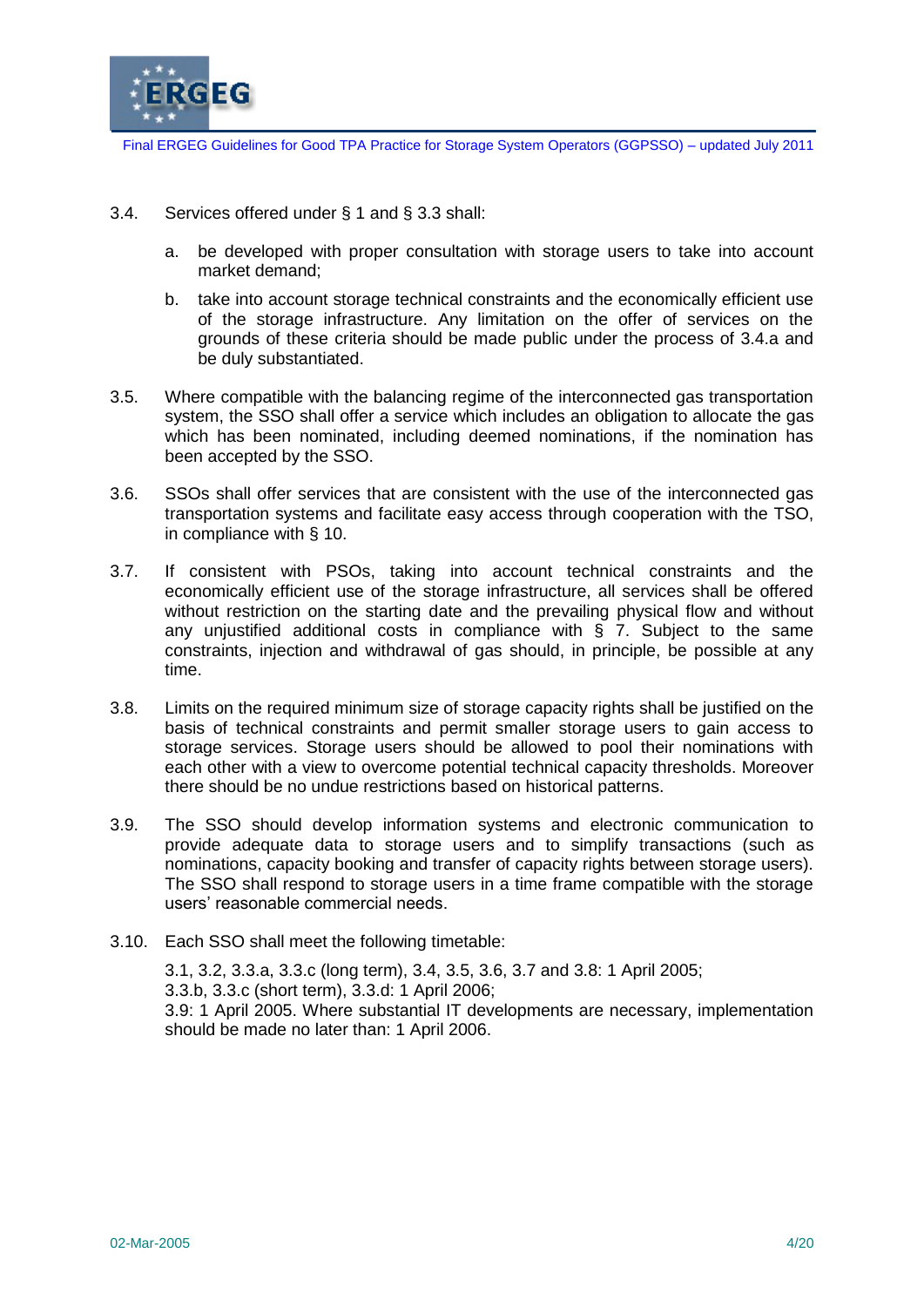

### **4.** *Storage capacity allocation and congestion management*

- 4.1. Guidelines and Explanations on CAM<sup>1</sup>
- *a.* Transparency: Allocation of storage capacity shall be made transparent by detailed publication of timing, organisation (schedule) and aggregated results of applied allocation mechanisms on the internet in the local language as well as in English. If requested by users, English should also be used by the SSOs when communicating with (potential) storage users.

*In order to reach maximal market awareness and to ensure the principle of nondiscrimination, SSOs shall publish at least on their website (and common marketing/trading platform(s)) in English and the local language the actual design of the capacity allocation mechanism, including a schedule for regularly applied allocations, the actual procedure and its timing as well as further conditions that may apply and the aggregated results of the process. In order to facilitate transparency, SSOs should provide, for example, the following information, for which the extensiveness depends on cost-benefit analysis/user consultations to find out user needs:*

- *Working gas volumes, firm and interruptible withdrawal and injection capacity for each storage facility on a daily and longer term basis (technical, commercialised, subscribed/booked, and available capacity);*
- *Historical interruption data/Historical flows/levels of utilisation at each storage facility;*
- *Planned maintenance operations as far ahead as possible;*
- *Nomination lead times for different capacity products (yearly, monthly, daily);*
- *Clear description of CAM and CMP in the contract terms, so that users are fully aware of their storage access rights and obligations;*
- *Calculation of tariffs;*
- *Contact details;*
- *Nomination lead times;*
- *Ancillary services offered;*
- *Clear information on the applied mechanisms, procedures and necessary steps to request storage capacity or trade capacity on secondary market;*
- *Methods and timing for allocating storage capacity, if under a " storage rights envelope" giving access to available capacity;*
- *Overview of relevant regulations;*
- *Characteristics of storage groups;*
- *Detailed information provided to storage users in case of unplanned outages (affecting injection and withdrawal rate, impact on storage operation, duration of the disruption…);*

-

 $1$  As amended in July 2011. For the full amended guidelines on CAM see the document Amendment of the Guidelines of Good Practice for Third Party Access (TPA) for Storage System Operators (GGPSSO). Guidelines for CAM and CMP, Ref. C11-GST-15-03, 14 July 2011, http://www.energy-

regulators.eu/portal/page/portal/EER\_HOME/EER\_PUBLICATIONS/CEER\_PAPERS/Gas/Tab/C11 -GST-15-03\_amdt%20GGPSSO%20on%20CAM%20and%20CMP\_14-July-2011.pdf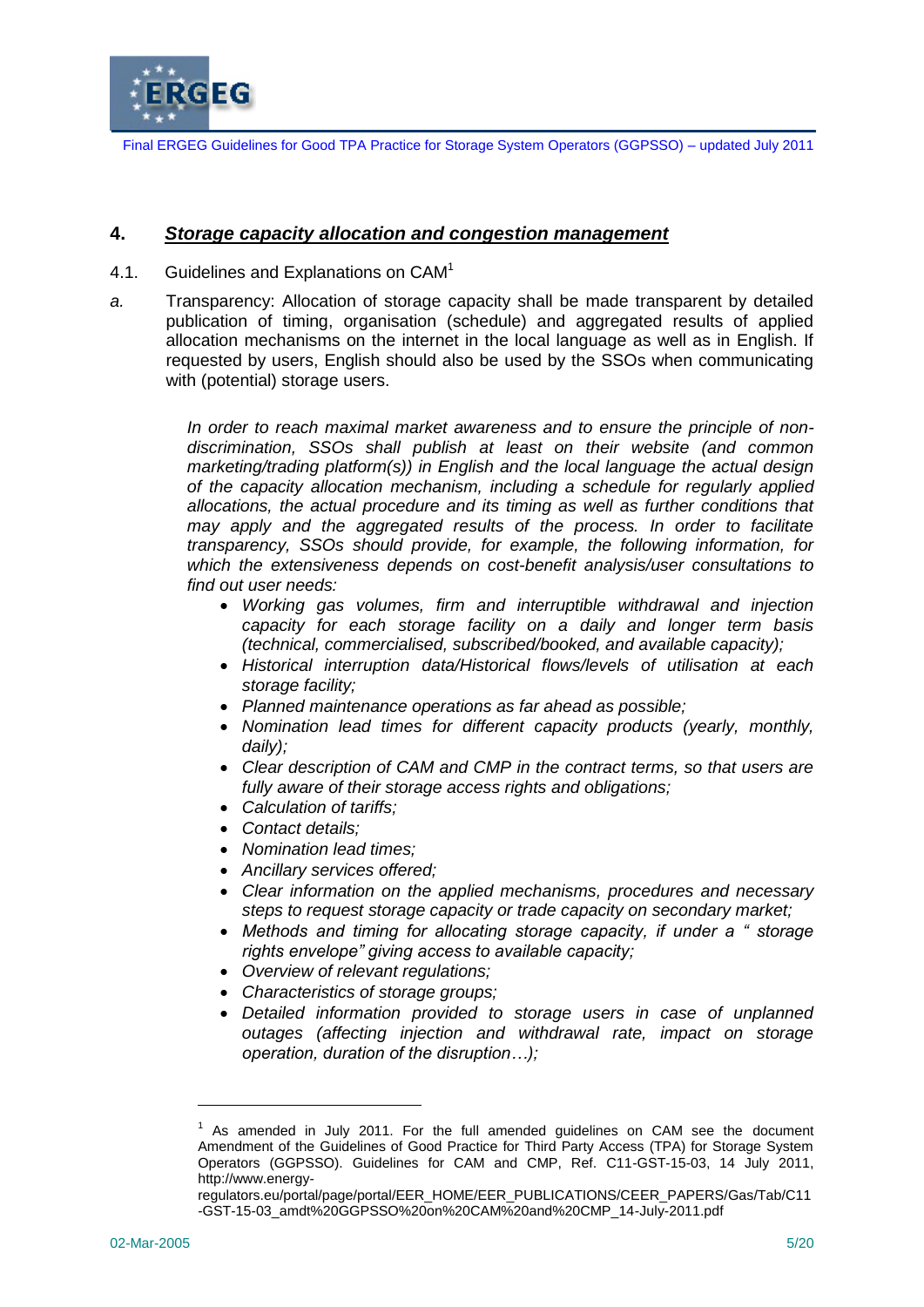

- *Day-ahead service for each storage group (withdrawals per quarter, minimum and maximum price; injections per quarter, minimum and maximum price);*
- *Documents and tools (storage agreement, tool system to help to determine/optimise the storage subscriptions, storage fee calculator…);*
- *Transfer of stored gas (number of registered exchanges, number of customers).*
- b. Consultation with market: Allocation of storage capacity shall be subject to consultation with the market, e.g. concerning the actual design of the allocation mechanism(s).

*To accommodate market needs, well-structured regular consultations with actual and potential storage users regarding the actual design of the allocation mechanisms, i.e. auction design, are expected to be a beneficial instrument for the design of optimum allocation, although this does not imply that the design needs to be changed frequently.*

c. Compatibility: Allocation of storage capacity shall ensure, on a best-effort basis, compatibility (e.g. regarding timing/lead time) with the transport capacity allocation mechanism(s) of the connected TSO(s) and the organisation of the gas trading market(s). Consequently, this also requires the alignment of, at least, a basic set of storage and transport products (with regard to duration and lead time for regular allocation) that should be developed in cooperation between SSOs and TSOs.

> *In order to facilitate a gas market, easy access to storage services is very beneficial. To prevent burdening storage customers when trying to organise related transport services, compatible allocation mechanisms therefore also require the alignment of (the definition of) storage products and transport products (with regard to contract duration and lead times for regular allocation procedures, allocation schedule) of connected TSOs and vice versa. Such an alignment requires SSOs and TSOs to cooperate together to identify the possibility (e.g. introduce floating contracts) and - if possible - define on a best-effort basis a basic set of storage and transport products. These products should be designed in such a way that they are exchangeable or interchangeable. It should be possible to commercialise these standard products on (electronic) trading platforms. In the competitive flexibility markets, the design of CAM should also take into account the organisation of the wholesale and retail markets. More precisely, this implies that products (duration), organisation and timing of storage CAM should be compatible with the organisation of the gas trading market(s).*

d. Combined products: Allocation of storage capacity shall allow for the development of combined storage and respective transport capacity as one product.

> *To further improve services for storage customers, the further development of compatible storage and transport CAM could be achieved by an integrated storage and transport product, to be developed and offered by SSOs. A combined storage and transport product should be offered if there is market demand for such a service, avoiding that an SSO would be forced to buy transport capacity on*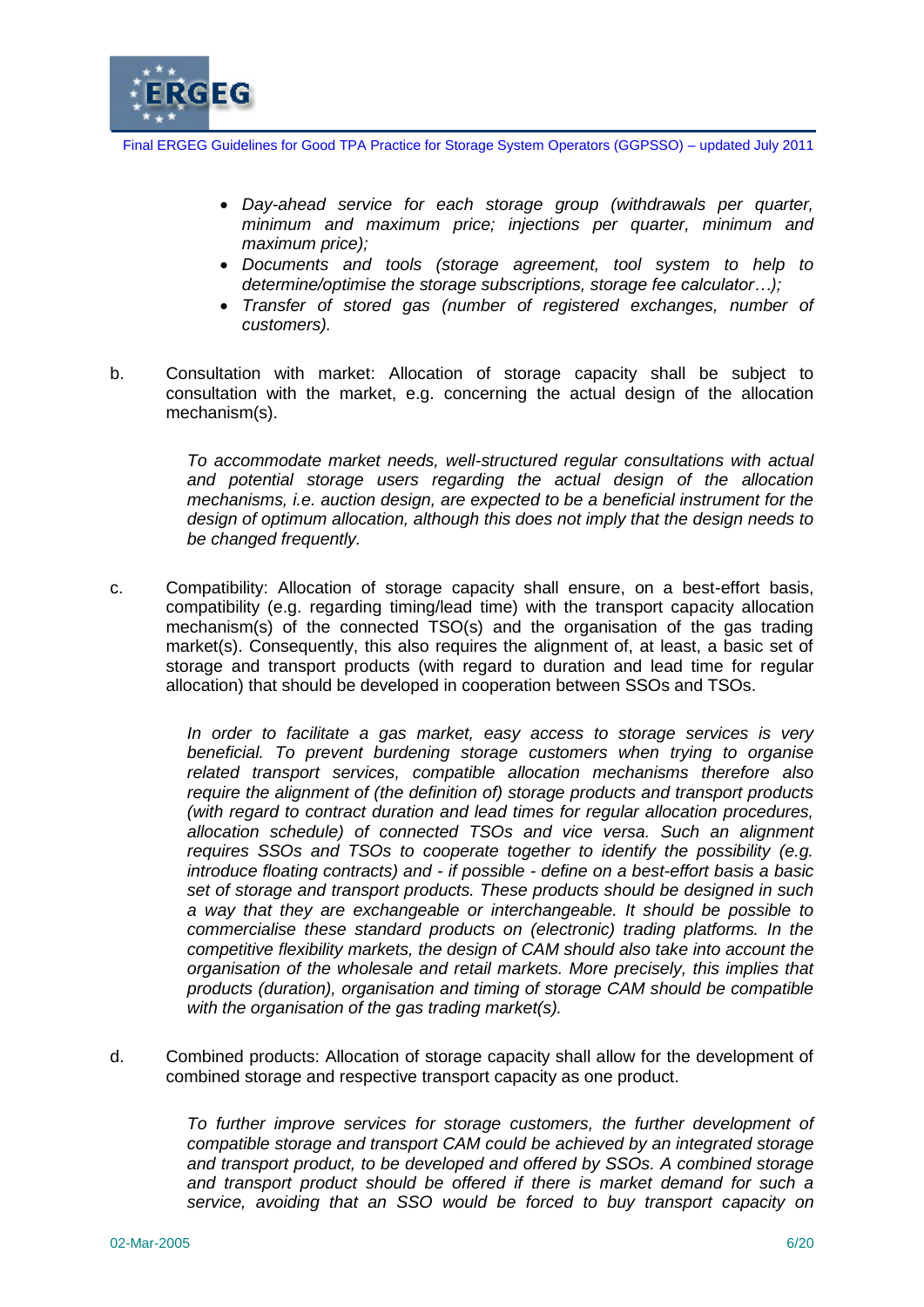

*speculation. This would of course imply a close cooperation of the concerned SSO*  with the respective TSO(s) in the concerned balancing/market. The national *regulatory authority (NRA) must to be informed in a timely manner when an SSO has the intention to offer combined products*.

e. Balancing market: Allocation of storage capacity shall take into account the needs for balancing markets by offering services which support the balancing, by aligning nomination and renomination periods and procedures to the technical requirements of the physical balancing regime. If technically possible, lead times shall be shortened so that balancing gas can be taken from storage.

> *Since storage services are often (sometimes even the only resource) used for balancing purposes, SSOs should make sure that the services offered contain, among others, standard products which are compatible with the balancing regime (both in terms of product definition and CAM).*

f. Open subscription period: Allocation of storage capacity shall start with a standardised, transparent, non-discriminatory survey that is fixed to a certain storage product in order to determine market demand for that storage product (open subscription period (OSP)). During the OSP, at least, SSOs shall provide all relevant information including specific storage product descriptions, contract durations and the conditions for the respective CAM(s) to be applied according to the results of the OSP to the potential customers. The SSO should consider providing price information to the potential customers, such as indicative prices. It is up to the discretion of SSOs whether the bids for the product are binding or not. The duration and timing of the OSP should be fixed and aligned to the duration of the respective storage contracts.

> *An open subscription period (OSP) is a transparent process for evaluation of the demand for a specific storage product. An OSP should be fixed (i.e. for every product a recurring OSP is to be conducted, e.g. every year for a year product). The main aim is to determine the demand situation and in series the most efficient CAM. The allocation process shall always start with an OSP in order to ensure a transparent and non-discriminatory participation of all interested storage customers in the subsequent allocation procedure. The relevant information to be provided during the OSP (at least) must be easily accessible to potential customers and in a user-friendly manner. Furthermore, an SSO should consider providing price information (e.g. indicative price). Some of that data, which is unlikely to be modified over time, like product description, contract durations, general terms and conditions could also be published on a permanent basis. Timing of the OSP should be fixed and aligned to the contract durations.<sup>2</sup> When the OSP closes, SSOs have an overview of the storage capacity demand for the specific storage product.*

-

 $2$  "Fixed": timing provides sufficient time for storage users to contract storage services, ahead of the beginning of the contract. "Aligned to the contract durations": timing reflects the duration of the contract.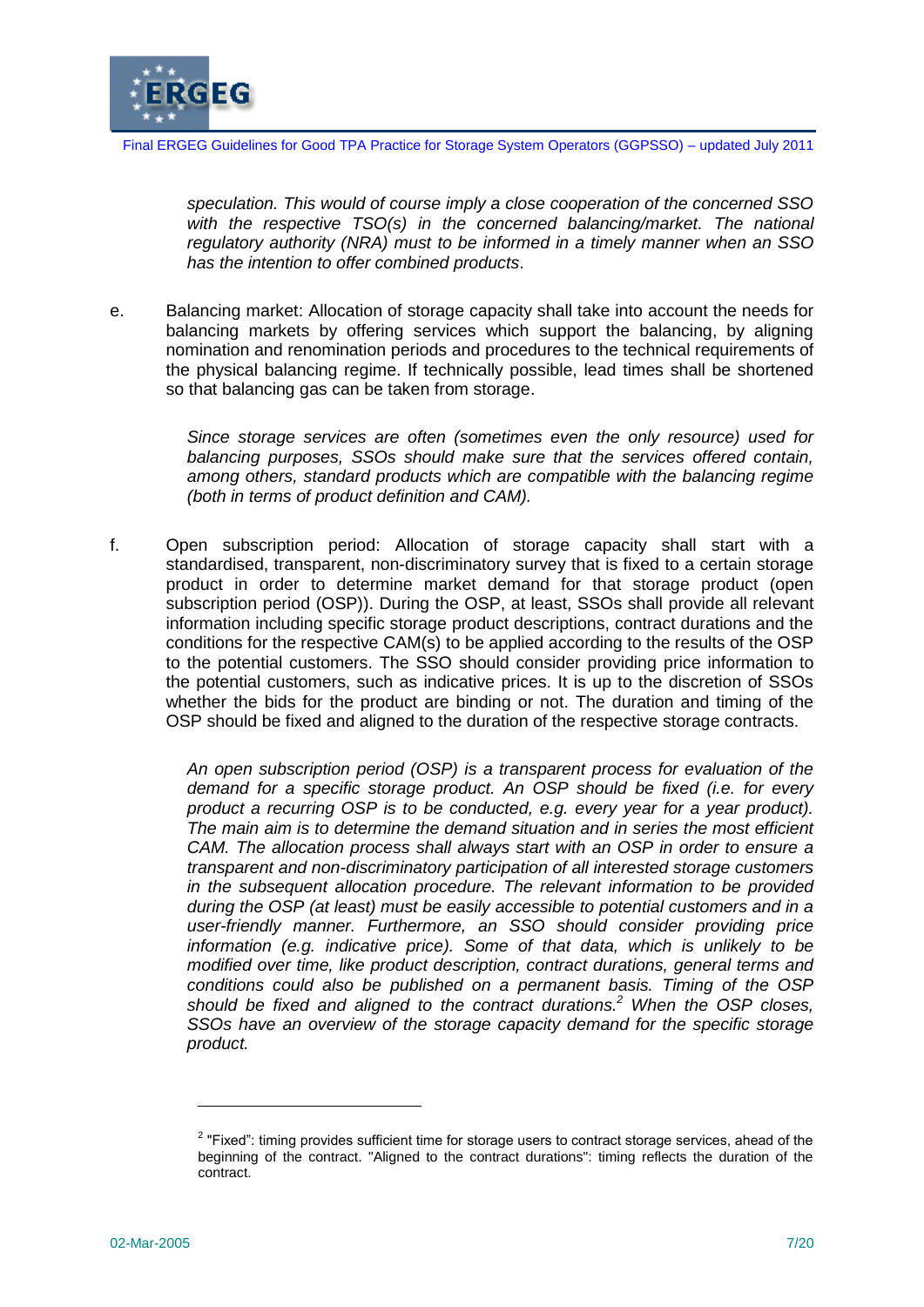

*Examples: The OSP of a standardised yearly storage contract (representing a calendar year "a") should regularly last for example from 1.10. until 15.12. of the previous year (a-1), the OSP for a daily storage contract (for day "d") from 10:00 – 11:30 the day ahead (d-1).*

- g. CAM depending on result of OSP: Allocation of storage capacity shall, with respect to the applicable mechanism, be determined by the results of the OSP:
	- 1. If demand exceeds supply and unless national legislation stipulates differently – auctions should be implemented for allocation of all of the capacity offered with this storage product or service in the preceding OSP. Necessary conditions for applying auctions should be in place (e.g. competition between bidders exists and absence of the possibility to strategically misbehave).
	- 2. If supply exceeds or is equal to demand, allocation is straightforward.

Straightforward shall be understood as any reasonable non-discriminatory and transparent allocation principle which best considers the market conditions.

*An OSP can lead to two different situations: i.e. demand exceeds offer or not. This provision aims at defining a harmonised approach on the CAM to be used to deal with these two situations:*

1.) The market for the selected product is tight (demand > offer):

*Only if there are no (other) national provisions on the regulatory treatment of storage capacity allocation mechanisms, shall CAMs be adjusted to fit market needs – sufficiently and simultaneously representing the best possible marketbased mechanism. In such cases, as long as competition between the bidders and the absence of the possibility to strategically misbehave are assured (two important conditions when performing an auction) and an appropriate reserve price is in place, auctions should be implemented as the CAM of first choice, as such mechanisms are considered to be the most market-oriented and value-reflecting way of allocating (especially scarce) capacity.* 

*In markets with specific national public service obligation (PSO) provisions on storage with respect to, for example, ensuring compliance with gas security of supply obligations, it is noted that SSOs may be required to use alternative allocation arrangements to those recommended in this section to meet those PSOs.*

#### 2.) The market for the selected product is not tight (demand  $\leq$  offer):

*If the market for the selected product is not tight (demand ≤ offer) allocation is straightforward. In such a case, allocation should take place via an objective, transparent and a non-discriminatory process. Alternatively, SSOs could use auctions, or some other allocation mechanism that provides a similar level of objectivity, transparency and non-discrimination to allocate the capacity.*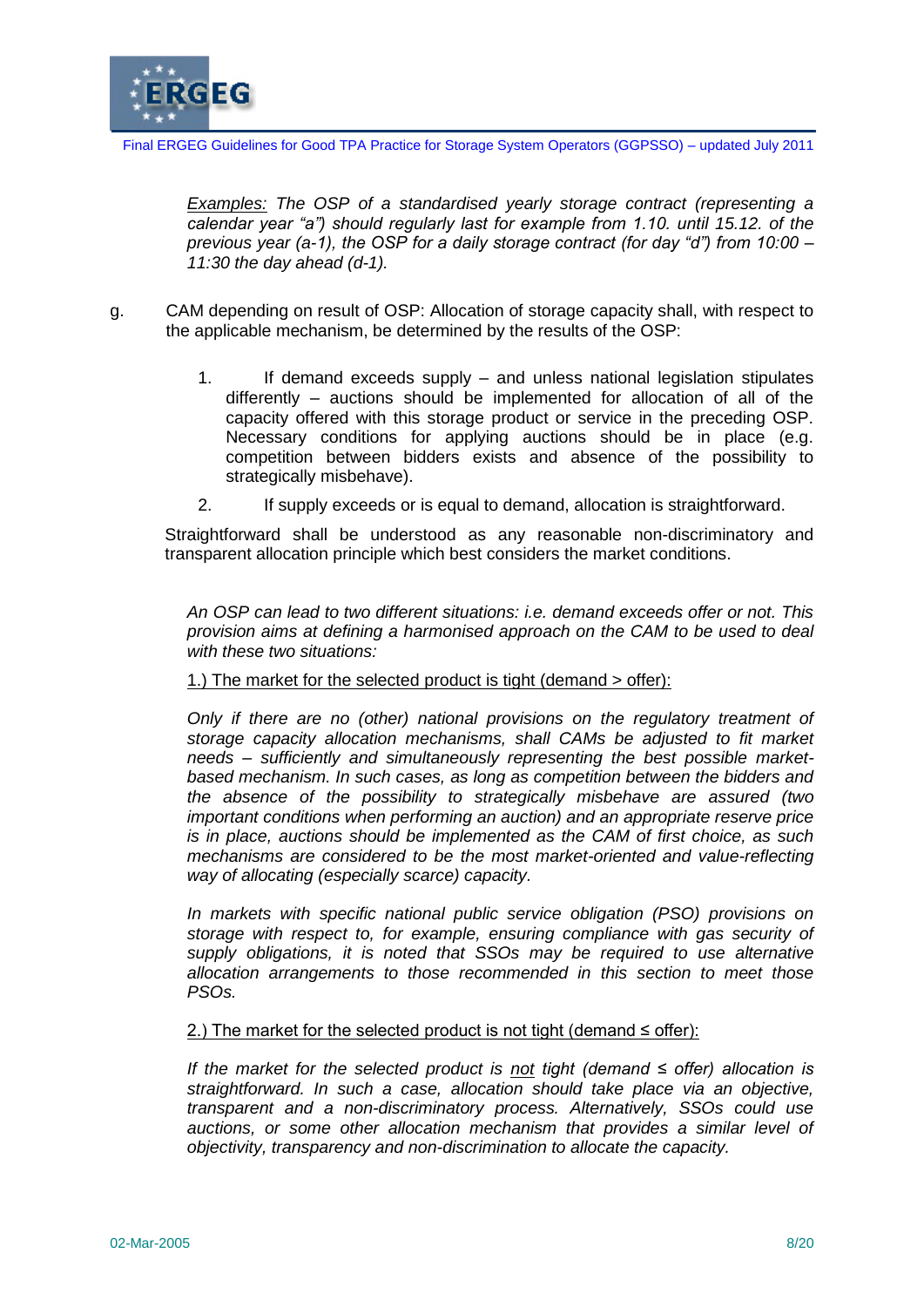

h. Monitoring of capacity allocation conditions: Before launching a new mechanism for allocation of storage capacity, an SSO shall offer to discuss the mechanism with its NRA.

> *Article 17 of Regulation (EC) No. 715/2009 states that an SSO needs to "implement a non-discriminatory and transparent capacity allocation mechanism". As such, it is the responsibility of an SSO to design the allocation mechanism. Based on Article 41(1) (section n) of Directive 2009/73/EC, a regulatory authority has the duty of "monitoring and reviewing the access conditions to storage" as provided for in Article 33. Furthermore, "in the event that the access regime to storage is defined according to Article 33(3), that task shall exclude the reviewing of tariffs".*

> *Regulators therefore have, at a minimum, the legal right to undertake an ex-post review of the allocation mechanism. If the allocation mechanism failed to meet the standards of non-discrimination and transparency, the consequence could be the invalidity of storage contracts, which seems to be an additional risk for both the SSO and, above all, the storage customers. CEER therefore believes that, to reduce this risk, SSOs should generally offer to discuss their proposals for any new CAM mechanism with the NRA at an appropriate time before launching the mechanism.*

- 4.2 Guidelines and Explanations on CMP<sup>3</sup>
- a. Standardisation of Secondary Markets: SSOs should be responsible for the facilitation of secondary markets for storage capacity: the actual implementation/dayto-day operation can be outsourced to a third party. A web-based platform will be provided that enables primary customers (without restraining the possibility for bilateral agreements) to sell unused capacity on the secondary market. It should at least enable primary customers to make an anonymous offer (both bundled and unbundled storage capacity) that is visible to third parties. To foster standardisation, published master agreement templates are used. Furthermore, a lead time for the implementation/acceptation/registration of secondary trades is published. SSOs connected to the same balancing zones or market areas should cooperate (if possible) in the standardisation and consolidation of secondary markets to improve liquidity. The relevant NRA will be consulted in the decision making process. SSOs shall keep a record of all transactions on the secondary market. The collected information shall be communicated to the NRA on request.

*This provision aims to ensure that there is an effective platform available where storage customers can trade their firm capacity on a firm basis with other customers. Based on Article 22 of Regulation 715/2009, SSOs are to take reasonable steps to ensure and promote that capacity rights can be freely traded on a transparent and non-discriminatory way. As such, an SSO should therefore be responsible for facilitating the secondary market, but an SSO can choose to* 

-

 $3$  As amended in July 2011. For the full amended guidelines on CAM see the document Amendment of the Guidelines of Good Practice for Third Party Access (TPA) for Storage System Operators (GGPSSO). Guidelines for CAM and CMP, Ref. C11-GST-15-03, 14 July 2011, http://www.energy-

regulators.eu/portal/page/portal/EER\_HOME/EER\_PUBLICATIONS/CEER\_PAPERS/Gas/Tab/C11 -GST-15-03\_amdt%20GGPSSO%20on%20CAM%20and%20CMP\_14-July-2011.pdf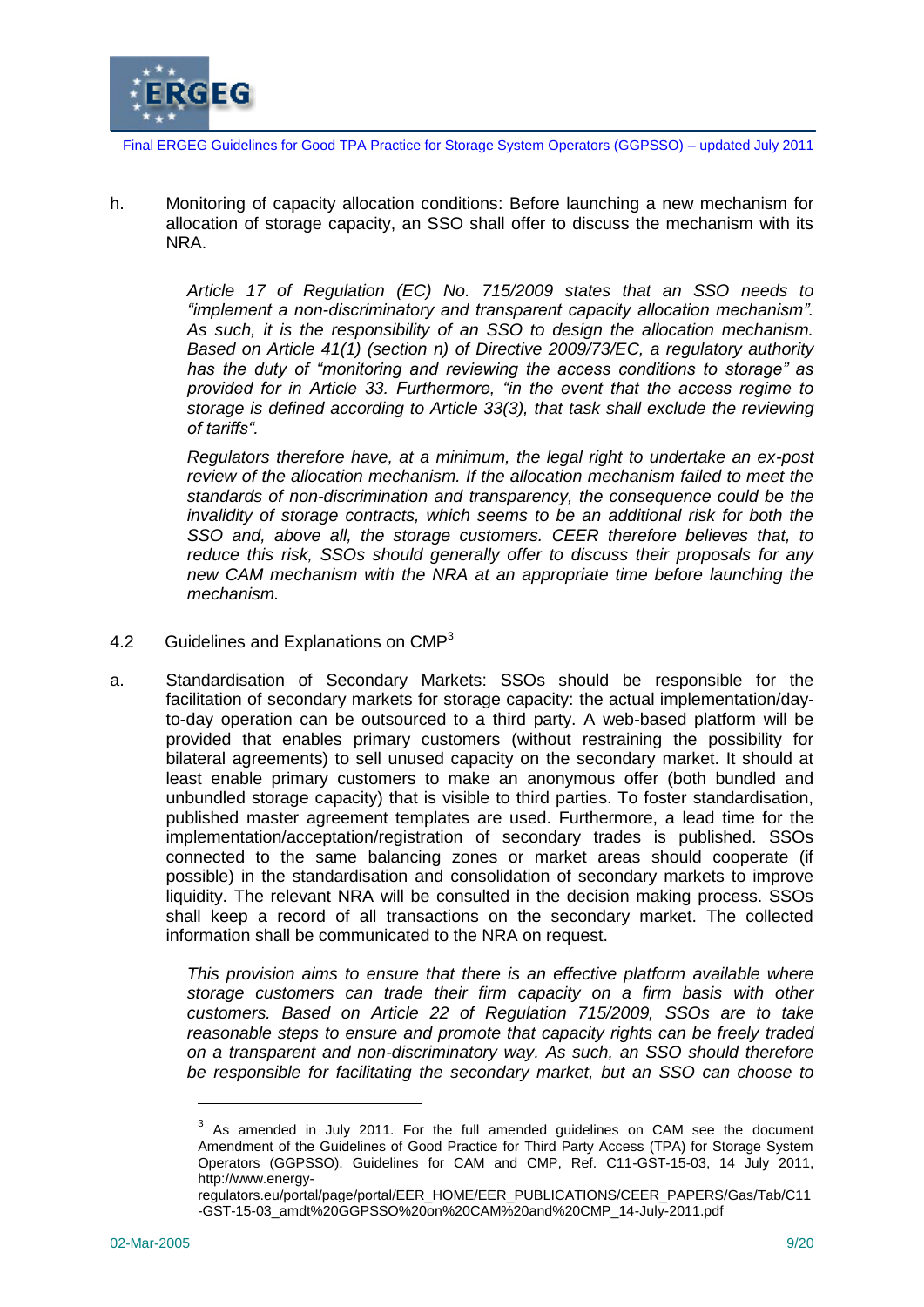

*delegate the actual task of running day-to-day business, hiring people, build ITsystems etc. to a third party. SSOs connected to the same balancing zones or market areas should cooperate in the standardisation and consolidation of secondary markets to improve liquidity. Given the complexity of such cooperation relevant NRAs should be involved in this decision making process. It is important that a secondary market exists for each storage facility (which is the aim of these GGP), but the higher aim should be that eventually a national platform is founded where all storage capacity in the market can be traded.*

*Bulletin boards may be a first step in facilitating secondary markets but a more*  sophisticated trading platform should be developed according to the market *development.* 

b. Standardisation of Terms and Conditions: The terms and conditions for access to storage and the processes for operating the secondary market and applying for interruptible products should be standardised, accessible in a timely manner to (potential) customers and published at least on the internet in both English and local language.

> *This provision aims ensure that the content of storage contracts (including general terms and conditions) is known by (potential) customers who are interested in booking storage capacity. If these conditions are not known in a timely manner, a customer cannot make a good judgement whether it is (commercially) interesting to book storage capacity. Transparency is thus of utmost importance.*

> *Given the fact that storage users in one internal market very often include international companies (that do not always have personnel that speak the national languages of all the storage operators of the EU), any information that is provided by an SSO should also be published in English.*

c. Renomination and unused capacity: A primary customer makes, at best effort, a timely nomination to the SSO on the capacity that will be used. An SSO will make best efforts to stimulate and facilitate primary customers to do so.

> *This provision aims to make sure that SSOs have a clear sight on any capacity that is nominated by a primary customer. This will allow the SSO to make a timely and fair prediction of any "unused" capacity (that is marketable on an interruptible basis) so that potential customers can make a timely decision on whether they are interested in buying interruptible capacity or not. Such a timely and fair prediction can only be made by an SSO if primary capacity holders consider in a timely manner their expected need for gas flows/capacity utilisations ("timely meaning earlier than the latest possible official nomination time, usually one day before the gas flow day). A primary customer should therefore, at best effort, make a timely nomination (through an initial nomination), but the timing of the best efforts nomination should at least allow for a weekly preview to SSO on capacity use.*

> *An example of stimulation could be to include a condition in contracts whereby non-binding nominations, on best effort basis, are requested from the user on monthly, weekly, and D-1 basis. This leads to mutual building of experience between users and SSO in management of optimum allocation of potentially scarce storage capacity.*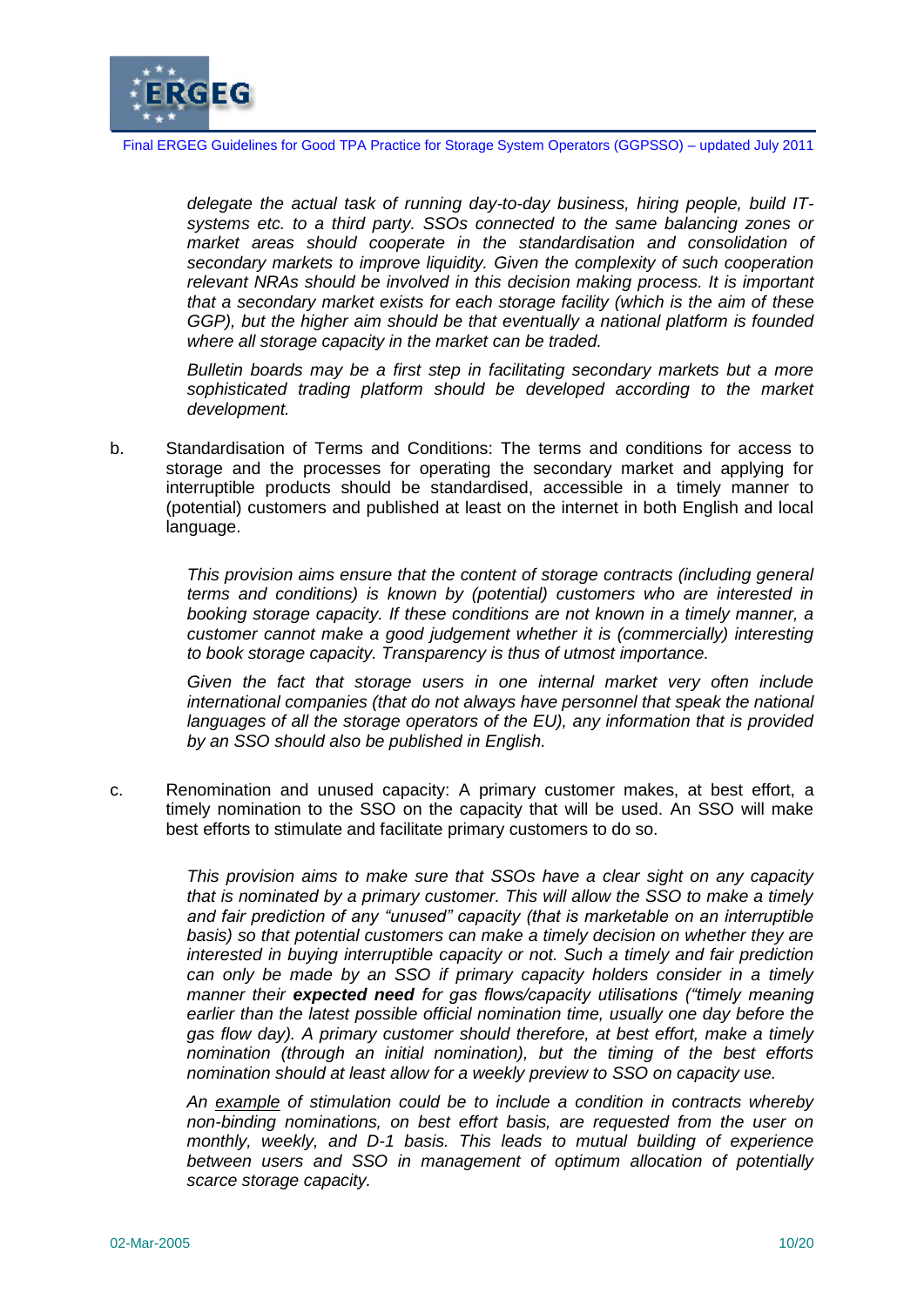

d. Dynamic Capacity Calculation: Based on the nominations received and their own forecasts, SSOs shall strive to maximise the interruptible capacity products offer (at least on a day-ahead basis but preferably on a longer term basis), by dynamically calculating available capacity taking into account counter-flow nominations and information means available influencing capacity use. Based on dynamic calculations, SSOs may decide to perform a buyback of capacity if there is an actual need for this service and commitment of a user to contract this capacity immediately.

> *This provision aims at maximising short term capacity offers to the market, because visibility of actually available storage capacity is better the closer the date and time of use is. It is expected that SSOs by experience have data regarding historical flow behaviour and that this information (among other information) can be used to make a prediction. This should both be in the interest of SSOs, who can maximise the selling of their services and users, who in turn can benefit from a higher availability of storage services at least on a short term basis (quarterly, monthly, weekly, daily).*

e. Optimal use of storage and corresponding products: SSOs will offer a reasonable amount of interruptible capacity on a (short) term and with a balanced mix of contract duration. Any unused capacity will be offered in both unbundled and bundled products on an interruptible basis. The design of products should be consulted with current and potential customers. The offered products should be market-based and take into account the needs of storage users but not be overly customised, so as to prevent "1 user only fit". Any limitations in offering products should only be the result of legal, operational or technical dependencies.

> *Through this provision, SSOs will offer any unused capacity to make sure that the storage capacity is optimally used and that the selling (and revenues) of any capacity is maximised. SSOs should offer both unbundled and bundled products (consisting of fixed proportions of injection capacity, working gas volume and withdrawal capacity) to ensure that market players can use storage. Offering bundled products may not always be possible e.g. due to legal (re-nomination rights) and/or operational/technical (stock level) dependencies. However, limitations in offering bundled products should only be the result of such legal and/or operational dependencies and products should not be customised to fit one user.*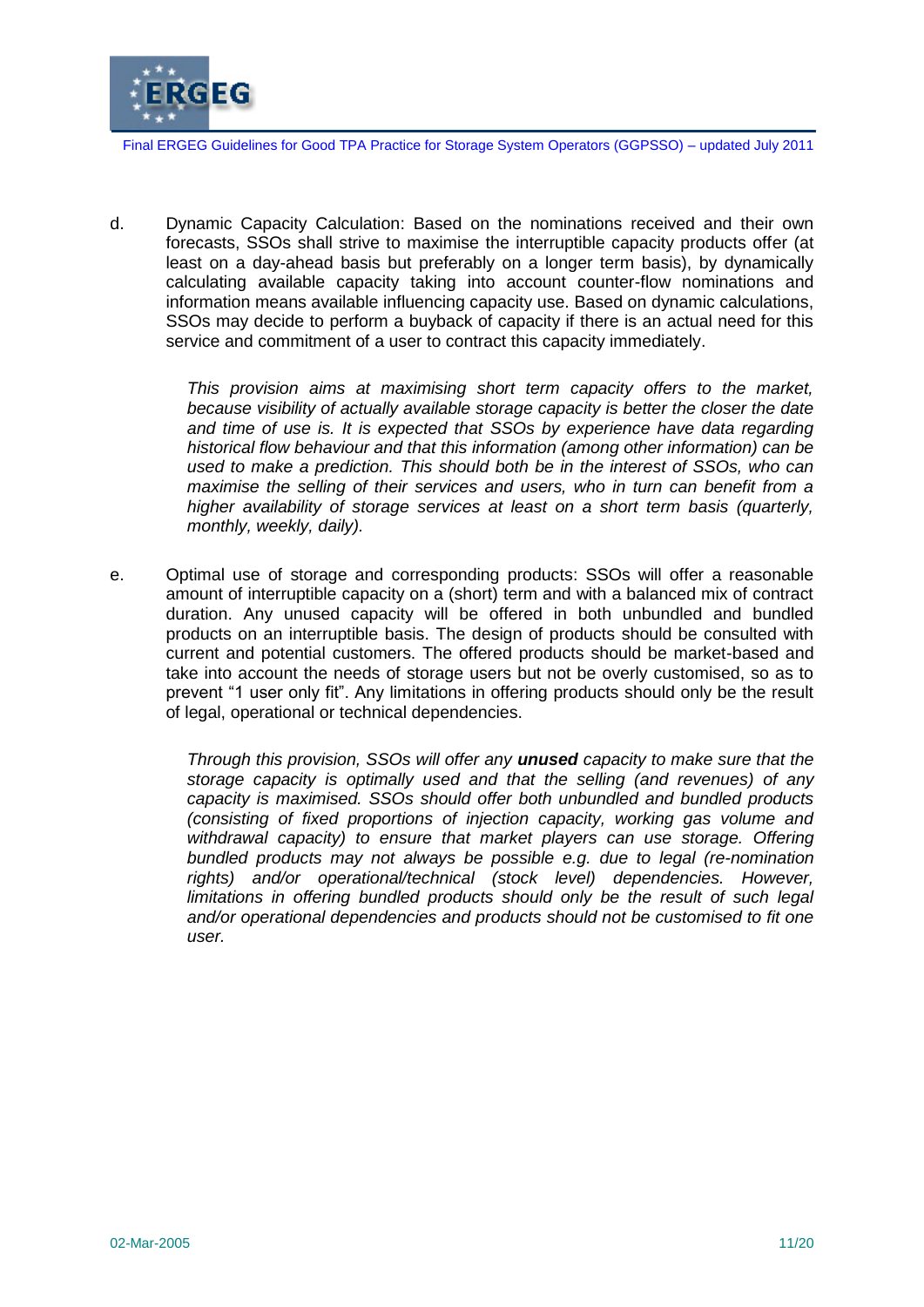

f. Information on non-nominated capacity**:** Information on the amount of nominated storage capacity (on an aggregated level) should be provided by the SSOs on a dayahead basis and the already sold day-ahead interruptible products. Similar best efforts should preferably apply to longer outlooks. The data should be published on a website in time series (both for unbundled and bundled services) preferably close to real-time. Also historical data on (non) nominated capacity should be published in order to make an estimate of the probability of interruption.

> *By applying this rule, (un)bundled storage capacity that is not (yet) (re-)nominated on a short term basis will be made more transparent and therefore can more easily be accessed and used by third parties via interruptible capacity. This measure can help – only to a limited extent – to ease the problem of congestion, at least on a short term basis. Concerning publication of non-nominated capacity, it is preferable to update the data close to real-time, because re-nominations can occur at very short notice. Therefore, providing this information in time series (e.g. in a table with additional entries for every half hour) can give holders of interruptible capacity improved transparency on the value (probability of interruption) of their interruptible capacity products. The procedure in the event of an interruption of interruptible capacity, including, where applicable, the timing, extent and ranking of individual interruptions should also be published. Storage customers (being the users of the outlook), should be consulted by the SSOs in order to find a method to gain additional value in their decision making.*

g. Transfer of Working Gas: SSOs will make an effort to facilitate the transfer of working gas of the same storage facility between a primary and secondary customer at the start and end of the duration of the interruptible or firm (bought at secondary market) contract. In case of a working gas transfer, the price should ideally be market-based.

> *A primary customer will already have a certain amount of gas-in-storage (working volume). Without a proper arrangement, this gas should first be retracted from the storage before the secondary customer can inject gas. Through this provision, a secondary customer is ensured that gas can be retracted immediately once the contract period starts (through a transfer of gas-in-storage). At the end of the interruptible contract, the customer might need to reinject gas, so the original user can start using storage immediately. Given its importance, the transfer of working gas should not bounce due to unreasonable high prices and an SSO can do its upmost to facilitate the transfer of gas in storage. The price in case of a transfer of working gas should ideally therefore be market-based.*

h. Pricing methods: The price for interruptible capacity that a secondary customer should pay reflects the probability of interruption. Other pricing methods, incentivising active storage capacity use – like "auctions and pay as used" – can be used if storage prices are not regulated.

> *Article 15 (2a) of Regulation 715/2009 states that the price for interruptible capacity is to reflect the probability of interruption. In addition, Article 1 of the same Regulation suggests that storage price principles are not harmonised. A customary option is to use a method where interruptible storage price contains a discount, reflecting the probability of interruption. Another option to promote active storage*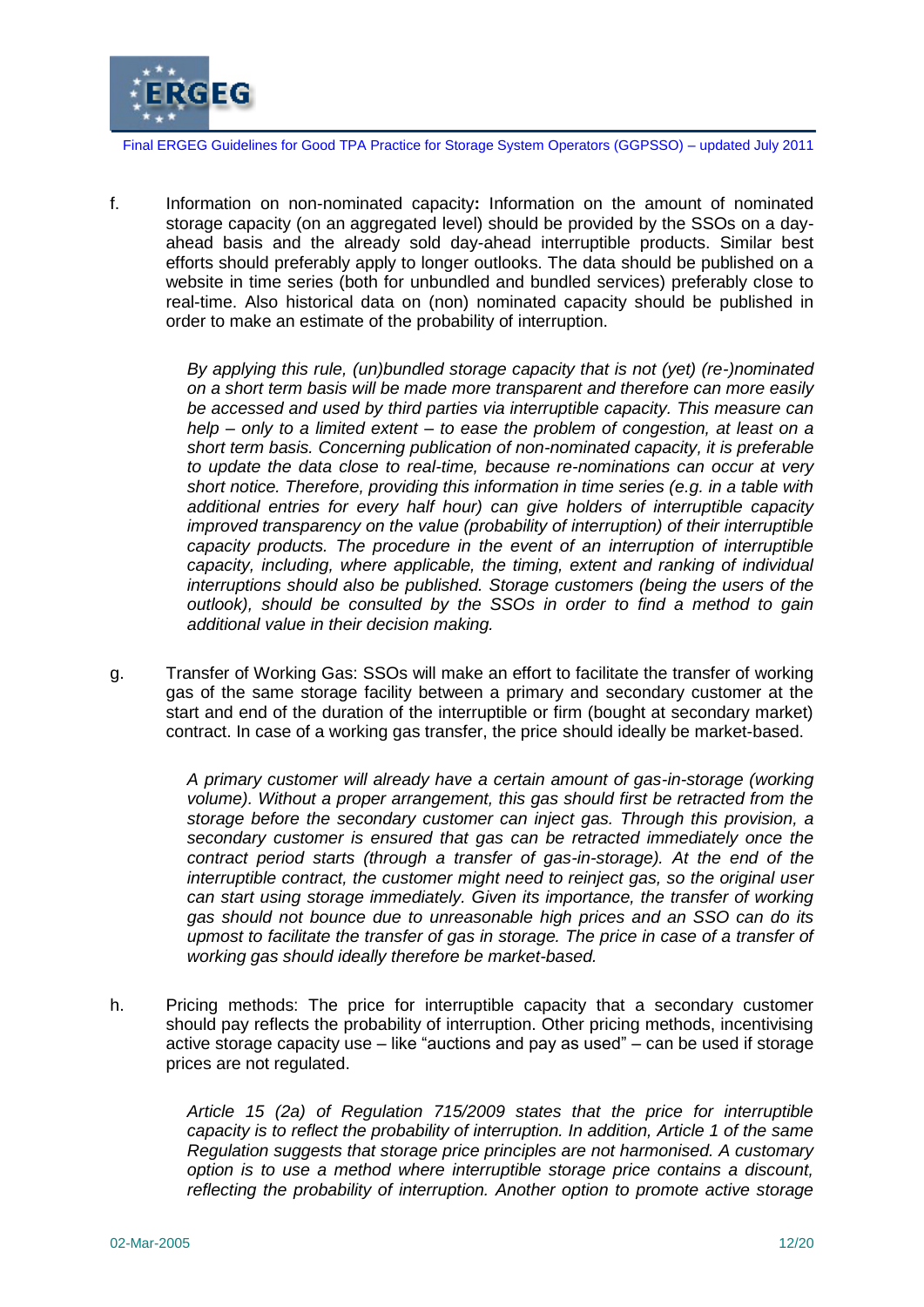

*capacity use is to use the "pay as used" method, and the use of an auction (under the appropriate circumstances, determined by NRA) is also a possibility. In "pay as used" method the SSO is incentivised to create attractive products, which will be used, as SSO is only paid per withdrawn or injected commodity. In "auctions," attractive congestion revenues can be generated.*

i. Aggregation and overcoming technical constraints: In case a storage facility has a high minimal flow and/or other technical constraints for relatively small users, SSOs will use reasonable endeavours to aggregate customers' nominations. If aggregated nominations – despite these reasonable endeavours – are below the minimal flow level, SSOs shall cooperate with TSOs to allow a customer to continue to use a storage facility by reasonable measures, taking into account the balancing mechanism applied.

> *Customers who need to flow a small amount of gas will have difficulty to do so if the minimum flow is high. Through this provision, SSOs shall cooperate with TSOs to allow a customer to continue to use a storage facility by reasonable measures taking into account the balancing mechanism applied. An SSO (in the case of minimal flow and/or technical constraints) should do its upmost to continue offering its service to customers. This could be done in a number of ways (such as offering a virtual storage product backed up by multiple sources of flexibility or e.g. contracting access to linepack with adjacent TSO to overcome minimum flow constraints). It is up to an SSO to decide what measure is best practice in that respect.*

- 4.3 In no circumstances should the provisions of § 4.1 and 4.2 prevent customers from changing suppliers at any time of the year.
- 4.2. The SSO shall actively endeavour to discourage hoarding and facilitate re-utilisation and trade of storage capacity by all reasonable means, including at least the offer on an interruptible basis of all unused capacity (e.g. day-ahead release of non-nominated injectability and deliverability).
- 4.3. If, in spite of all measures aimed at preventing capacity hoarding, capacity remains unused and significant and prolonged contractual congestion occurs, the relevant national regulatory authority may according to national law introduce measures to ensure the efficient functioning of the market, including the efficient use of storage capacity.

### **5.** *Confidentiality requirements*

- 5.1. SSOs should take steps to ensure appropriate arrangements are in place to protect the confidentiality of information, at least including that:
	- a. commercially sensitive information from storage users' account remains confidential. Databases related to storage operations should be kept separate. New IT systems being developed in vertically integrated undertakings should be developed separately for the storage business;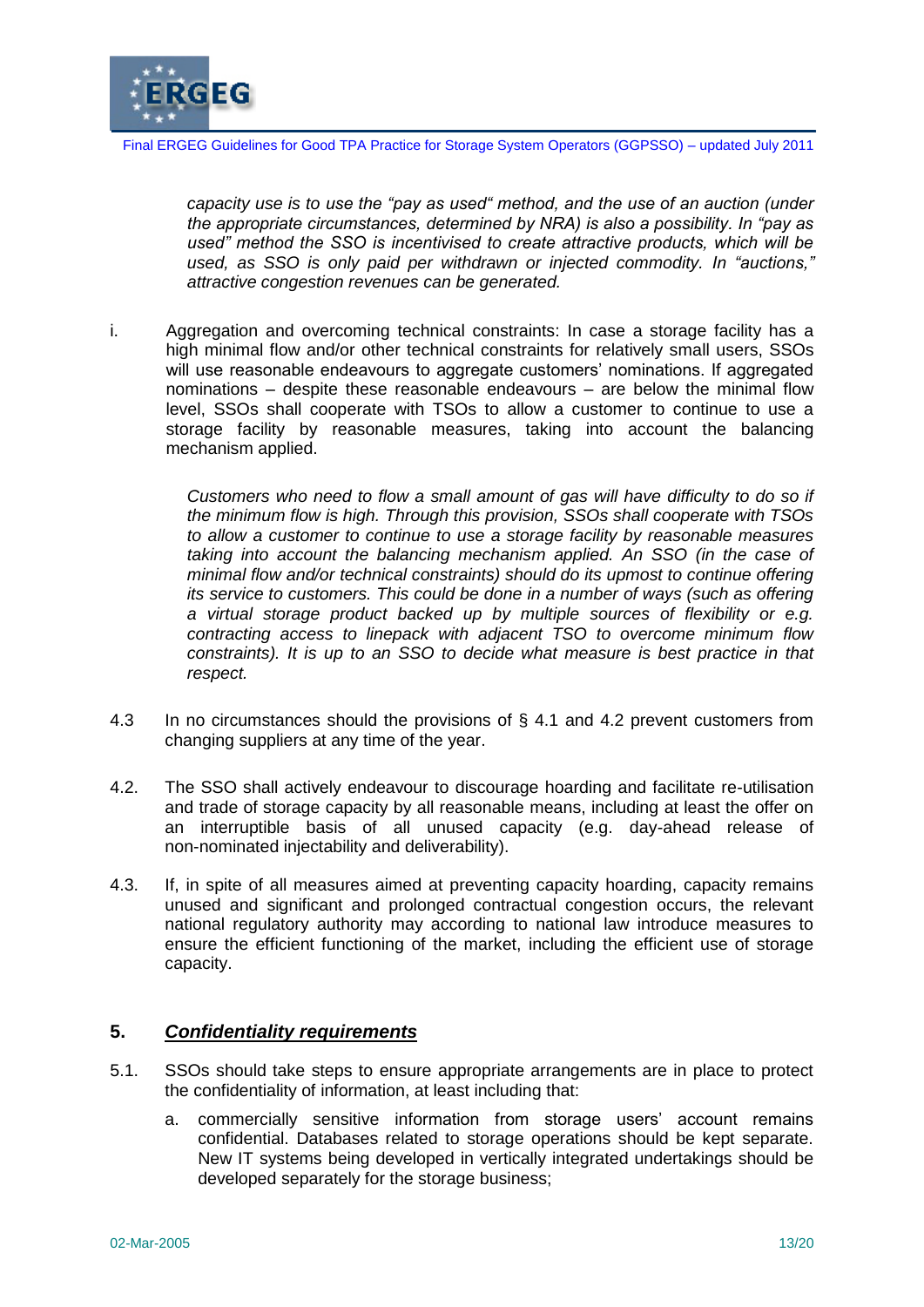

- b. no information available to the SSO concerning its storage business shall be passed to other parts of any affiliate of the company in advance of being provided to all market participants; staff working for any affiliate business (e.g. supply) must have no access to information which could be commercially advantageous, such as details on actual or potential storage users, and is not made available to all market parties. The arrangements to implement this requirement should include a code of conduct for staff and a compliance programme, supervised by a Compliance Officer;
- c. if supply and storage are part of an integrated company, regardless of the internal structure of the company, or when there are no separate computer systems, specific confidentiality duties must be clearly defined. It shall be incumbent upon the companies concerned, upon request of the relevant national regulatory authority, to prove an effective establishment of firewalls between the SSO and the supply branch of the vertically integrated company. The arrangements to implement the above requirements should include a code of conduct for staff (including a compliance programme), supervised by a Compliance Officer;
- d. cost effective solutions should be implemented to ensure that the SSO and the supply business are not located in the same place. The SSO and the supply business should be located in separate buildings, provided such a measure is proportionate.

#### **6.** *Transparency requirements*

- 6.1. SSOs should implement user-friendly systems to make public the information specified below in a timely manner in national language and in English on the Internet. Information shall be disclosed in a meaningful, quantitatively clear and easily accessible way and on a non-discriminatory basis.
- 6.2. Non-confidential information must be provided promptly and on the same time scale to all users on a non discriminatory basis. User(s) may request the SSO not to publish information about the aggregate use of storage if such publication would harm the commercial interest of user(s). In cases of non-publication, the relevant national regulatory authority will, when requested by relevant parties, review the decision not to publish. In doing so it will balance the commercial sensitivity of information against the public interest for transparency. If it considers that the reasons for nonpublication are not proportionate, are unfair, or discriminatory, the relevant national regulatory authority can require that the SSO publishes the information. In any respect, information should always be published by the SSO when three or more storage users have been allocated capacity by virtue of contractual or any other similar arrangements, excluding the portion used for production operations, and excluding capacities reserved exclusively for transmission system operators in carrying out their functions.
- 6.3. The SSO shall notify the relevant national regulatory authority, without any unreasonable delay, where it has not published specific data (e.g. for reasons of costs, to avoid any potential market abuse or to avoid significant harm to their commercial interests). The relevant national regulatory authority can require further details from the SSO, including substantiated reasons, for non-publication. If the reasons for non-publication are not proportionate, are unfair, or discriminatory, the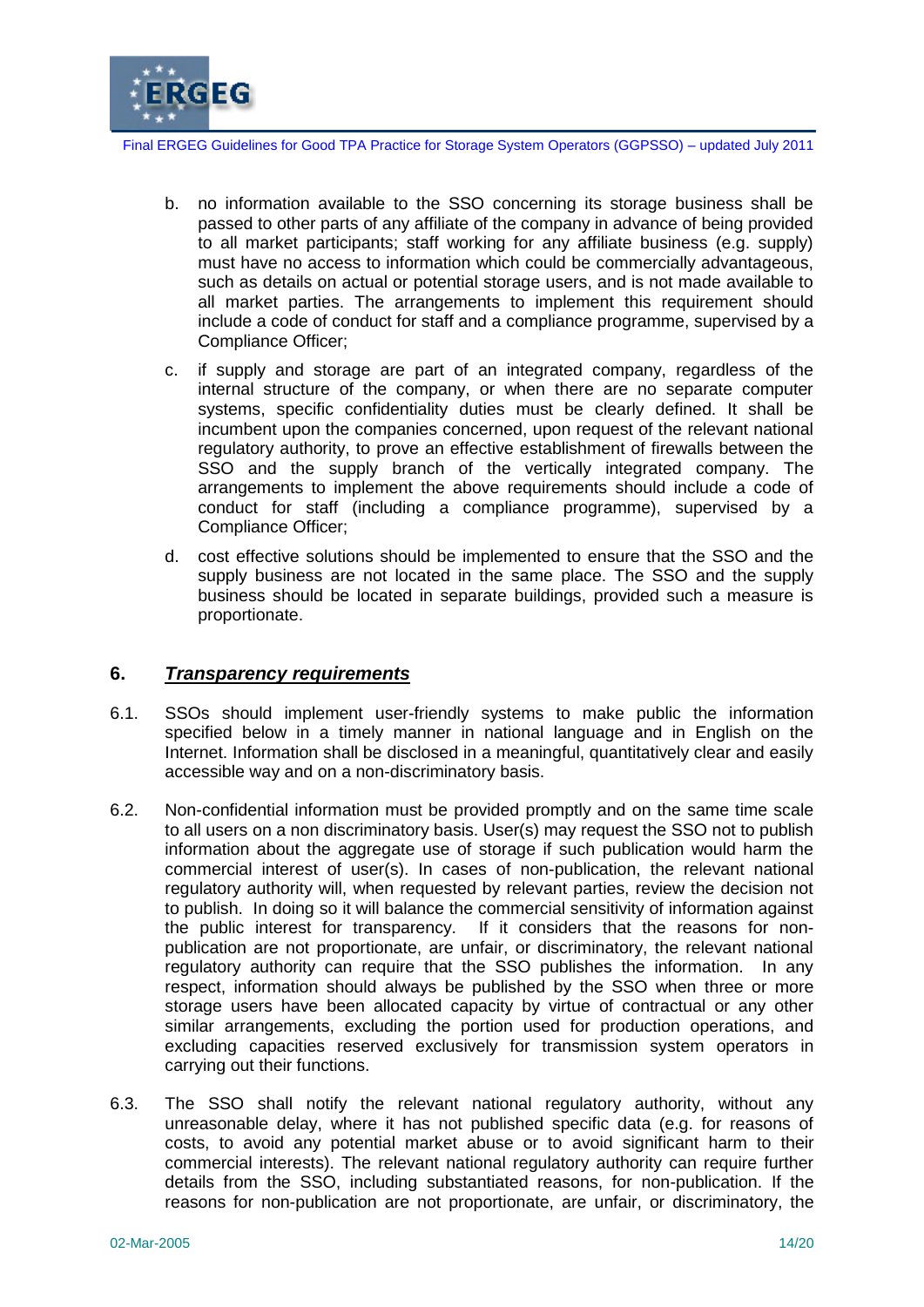

relevant national regulatory authority can require that the SSO publishes the information. In any case, according to article 19(3) of the Gas Directive, the main commercial conditions are to be published. In case of non publication, the information should be made available to the relevant national regulatory authority upon its request.

- 6.4. The following commercial terms should be published on the internet:
	- in rTPA, the tariffs and tariff methodologies for each service offered shall be published ex ante. In nTPA, the main commercial conditions including the prices for standard services must be published and updated whenever the SSO changes them; prices and underlying criteria (if applicable) should be made available to the relevant national regulatory authority at least in case of disputes;
	- b. services offered, the storage code (if applicable), the main storage standard conditions for each service outlining the rights and responsibilities of all users (including rules for counter flows during injection or withdrawal and the rules (if any) of storage capacity transfer in case of customer switching);
	- c. storage capacity allocation, congestion management and anti-hoarding and reutilization provisions, auction terms where applicable and rules applicable for storage capacity trade on the secondary market vis-à-vis the SSO;
	- d. the rules and the charges applicable to storage penalties from storage users and compensation payments from the SSO to storage users.
- 6.5. The following operational information shall be published, for a given storage facility or for a group of storage facilities in the same balancing zone where access is provided to this group, via an online information system (in energy units or normalised cubic meters, according to interoperability criteria) to provide system users with sufficient and timely information in order to gain effective and efficient access to storage facilities:
	- a. technical, available and unused storage capacity (firm and interruptible where applicable);
	- b. for each storage site or group of storage facilities, aggregated inflows and outflows and historical utilization rates at least on a weekly basis for the immediately preceding week;
	- c. user-friendly instruments for calculating charges for a specific service (e.g. a tariff calculator) and for verifying online the level of available and/or unused storage capacity;
	- d. maps indicating the location of their storage facilities and the connecting points of the storage facilities to the relevant network;
	- e. the rules (if any) of transfer of storage capacity and injection and withdrawal capacity in case of customer switching.
- 6.6. The following information shall be published:
	- a. the method of determining available storage capacity and the operational parameters, including the rules of ownership and use of working gas;
	- b. TSO's pre-emptive rights with operational rules and processes attached;
	- c. any storage capacity not available to TPA on the grounds of article 2(9) of the Gas Directive with substantiated reasons.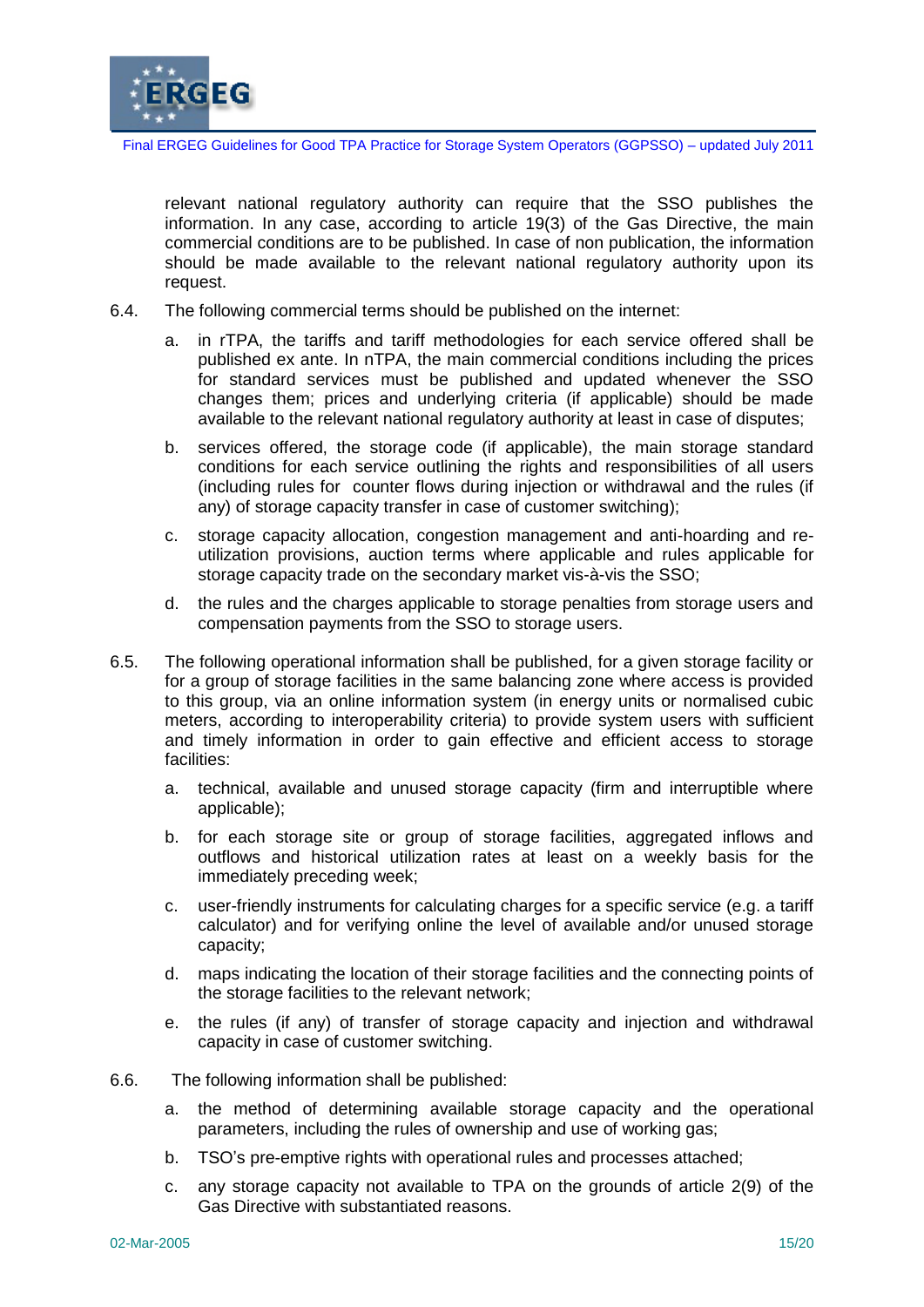

- 6.7. Information described in § 6.4, 6.5 and 6.6 shall be updated in an appropriately timely fashion.
- 6.8. The SSO shall publish at least once a year, by a pre-announced deadline, all planned maintenance periods that might affect storage users' rights from storage contracts and the corresponding operational information with adequate advance notice. Where unplanned disruptions in access to the storage services occur, the SSO shall ensure current system users are notified of that disruption as soon as possible. During maintenance periods, the SSO shall regularly publish updated information on details, expected duration and effect of the maintenance. The SSO shall maintain and make available upon request to the relevant national regulatory authority and/or to those affected by any disruption information concerning the maintenance and disruptions that have occurred.
- 6.9. Storage users shall not be separately charged for information requests and transactions associated with their contracts according to standard rules and procedures (e.g. nominations). Expenses for requests not linked to general SSO roles and responsibilities and transparency requirements can be separately charged.
- 6.10. SSOs shall meet the deadlines on 1<sup>st</sup> April 2005. Where substantial IT developments are necessary, implementation should be no later than 1 April 2006.

#### **7.** *Tariff structure and derivation*

- 7.1. Where regulated, the tariff structure of the SSO should:
	- a. reflect efficiently incurred costs of access to storage facilities including a fair return on investment, both in the case of direct access to a specific storage site and access to a group of storage sites;
	- b. reflect the geological nature of the storage facility or facilities;
	- c. avoid cross subsidies between storage users;
	- d. promote efficient commercialisation and use of storage;
	- e. promote adequate and efficient investments according to users' needs, feasibility and technical constraints;
	- f. be clear and transparent;
	- g. be reviewed on a regular basis taking into account developments in the market; and
	- h. where appropriate, international benchmarking of tariffs may be taken into account and applied in a non-discriminatory manner.
- 7.2. Where negotiated, SSOs shall adopt any charging principles and/or tariff structures compliant with non-discrimination principles (e.g. that shall not restrict market liquidity of storage capacity, create undue barriers to market for new entrants or crosssubsidies between system users). Pursuant to Article 25 of the Gas Directive, in case of disputes, the relevant national regulatory authority shall determine appropriate arrangements. The SSO shall maintain records to enable the relevant national regulatory authority to determine the conditions of access including costs and prices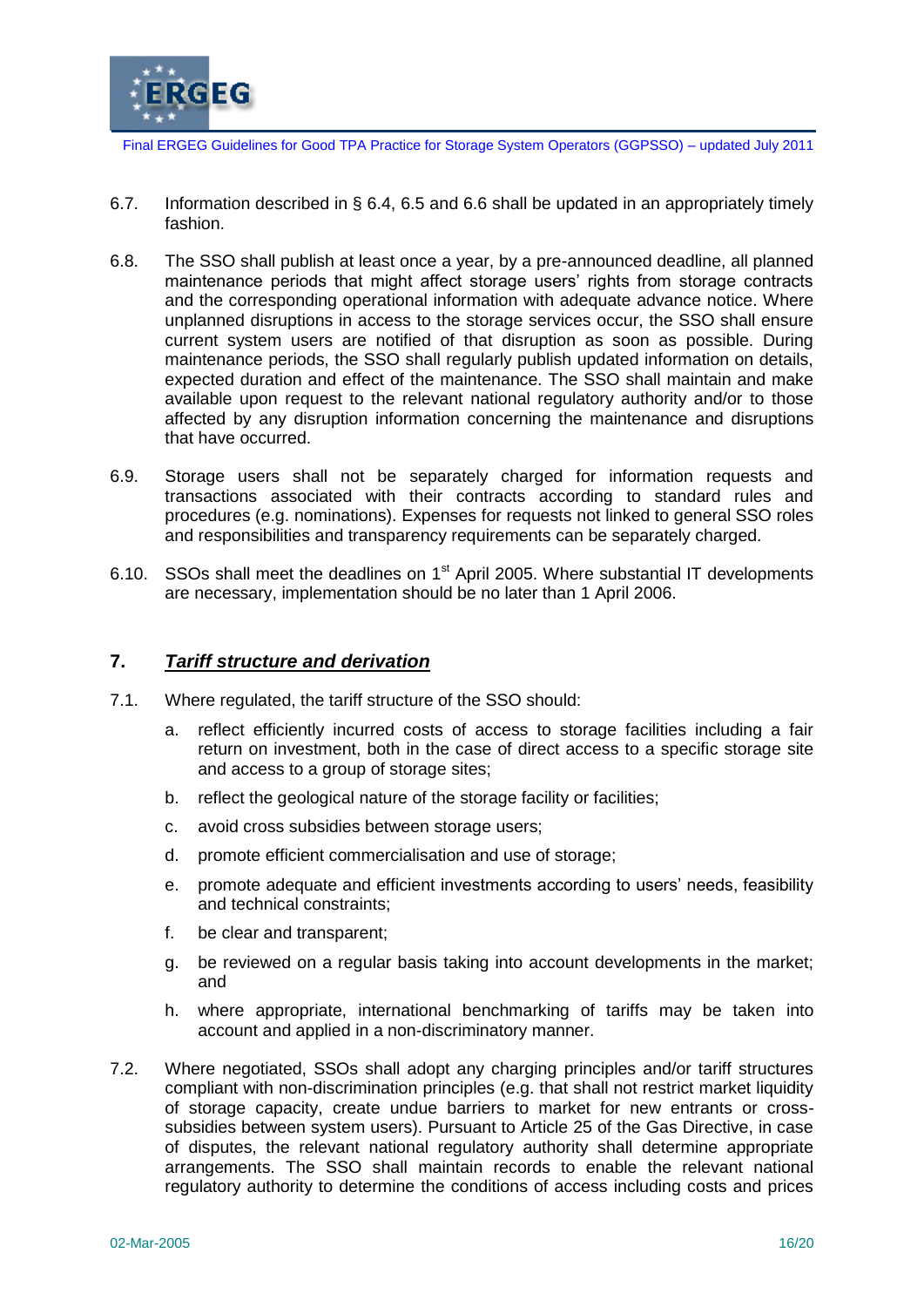

already levied on other users of that facility for the similar services. In nTPA regimes, charges shall:

- a. be non-discriminatory; prices should be the same for any storage user for the same service contracted for at the same time and under the same conditions; they should only vary subject to adaptations/changes on the grounds of varying circumstances;
- b. promote efficiency and facilitate competition in the use of storage services;
- c. provide for appropriate incentives on new investments according to storage users' needs, feasibility and technical constraints;
- d. be negotiated in a time frame compatible with the storage users' reasonable commercial needs.

#### **8.** *Storage penalties*

- 8.1. Storage penalties may be established to ensure that the SSOs and the storage users respect their contractual obligations:
	- a. the SSO may be exposed to storage penalties (such as compensation payment to the storage users) in the event that it fails to fulfil contractual obligations, as set out in the storage code/contract;
	- b. storage users may be exposed to storage penalties (such as overrun and scheduling charges) as an incentive to ensure they nominate and use storage capacity consistently with the capacity rights they have procured either on the primary or secondary market.
- 8.2. Where they are established, storage penalties shall:
	- a. be proportionate and designed in a non-discriminatory and transparent manner, based on objective criteria;
	- b. not hamper the entry of new participants into the market;
	- c. be cost-reflective to the extent possible, whilst providing incentives for the appropriate use of storage capacity.

#### **9.** *Secondary market*

- 9.1. The SSO shall allow and facilitate bundled and unbundled services to be freely tradable between registered users in a secondary market without any undue restrictions, develop standardised contracts and procedures on the primary market to facilitate secondary trade, and recognise the transfer of rights where notified by storage users. SSO must allow the new owner to aggregate such storage capacity with its existing storage capacity operationally as long as it is compatible with the kind of services available on the primary market.
- 9.2. Once there is a market demand SSOs shall provide cost-reflective services (such as an electronic platform or bulletin board) to facilitate secondary storage capacity trading and associated transfer of storage capacity rights between storage users.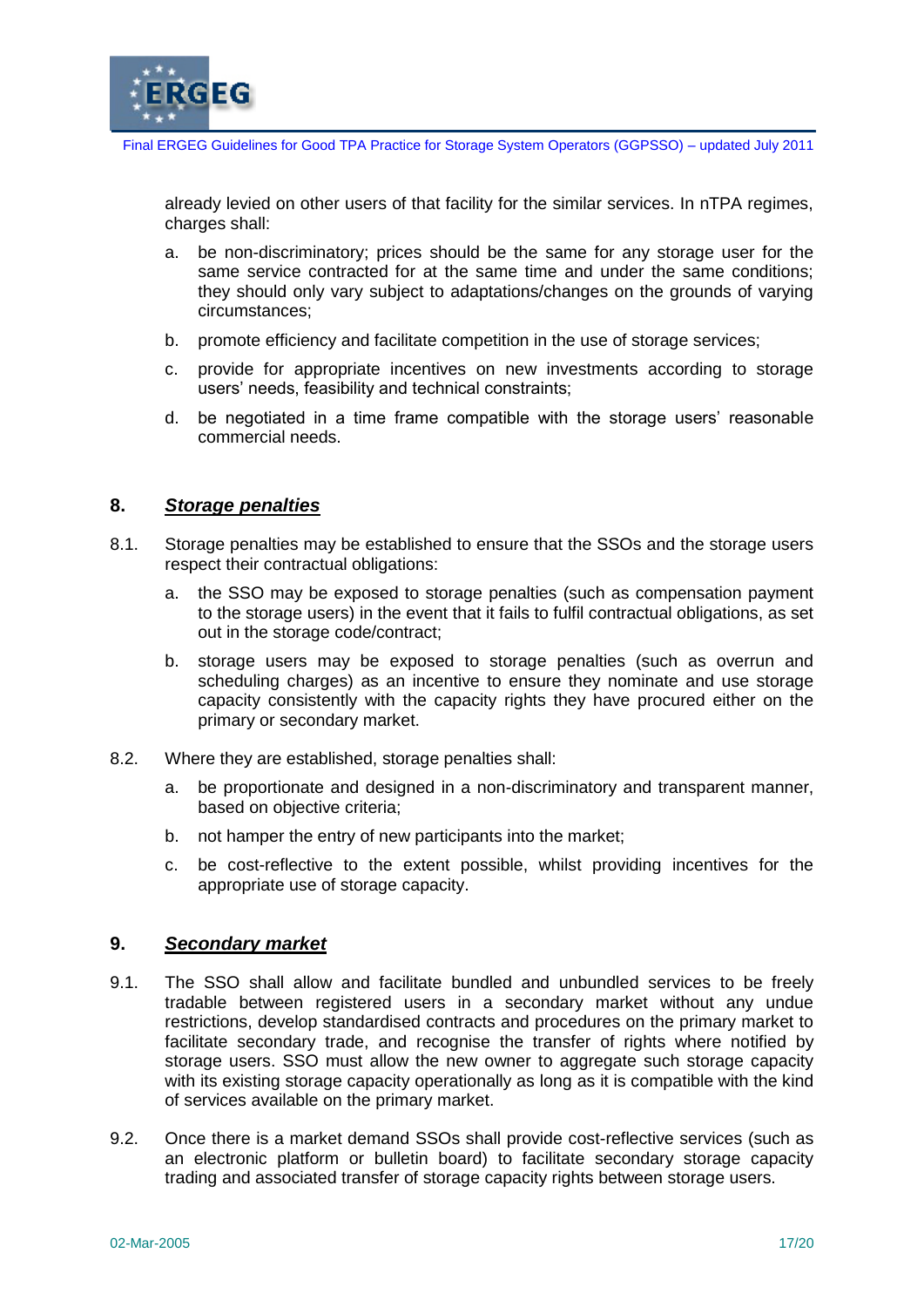

9.3. SSOs shall meet the following timetable:

1 April 2005: bulletin board without title transfer; 1 April 2006: implementation of the other provisions to allow for title transfer. Where substantial IT developments are needed the implementation of the other provisions shall be no later than 1 December 2006.

## **10.** *Cooperation with TSOs*

- 10.1. SSOs should co-operate with the TSOs in order to ensure interoperability between both systems, e.g.:
	- a. provide services consistent with those offered by the adjacent TSO and required so as to ensure the efficient use of the interconnected transmission system;
	- b. render operational procedures, such as nomination, compatible with those of the adjacent TSOs;
	- c. ensure re-nomination procedures match market participants' requirements;
	- d. ensure consistency in matching relevant storage arrangements with the balancing requirements of the adjacent transmission system.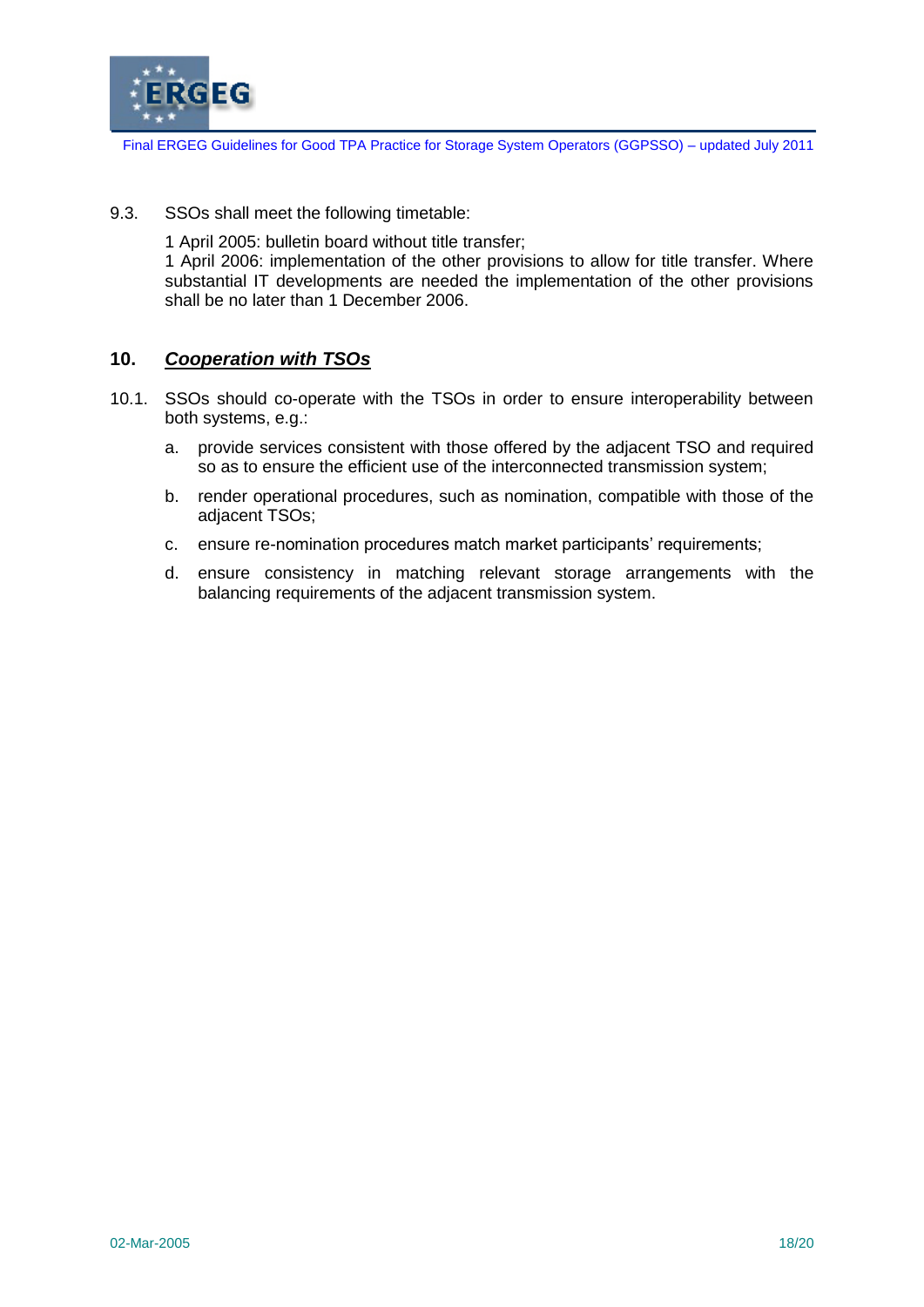

### *Annex: Definitions*

- **1.** Available storage capacity means the part of the technical storage capacity that is not contracted or held by storage users at that moment and still available to the storage users for firm and interruptible services, excluding the portion used for production operations and capacity reserved exclusively for transmission system operators in carrying out their functions.
- **2.** Deemed nomination is a request for the use of storage capacity which has been made by the storage user or on behalf of it by an agreed third party, for example in relation to national balancing requirements.
- **3.** Deliverability is the amount of gas that can be delivered (withdrawn) from a storage facility per time unit. The deliverability of a given storage facility is variable, and depends on factors such as the amount of gas in the reservoir at any particular time, the pressure within the reservoir, compression capability available to the reservoir, the configuration and capabilities of surface facilities associated with the reservoir, and other factors. In general, a facility's deliverability rate varies directly with the total amount of gas in the reservoir: it is at its highest when the reservoir is most full and declines as working gas is withdrawn.
- **4.** Final customer means customers purchasing natural gas for their own use.
- **5.** Firm capacity is storage capacity contractually guaranteed as uninterruptible by the SSO.
- **6.** Firm services are services offered by the SSO in relation to firm capacity.
- **7.** Injectability is the complement of the deliverability or withdrawal rate. It is the amount of gas that can be injected into a storage facility per time unit. The injection capacity of a storage facility is also variable, and is dependent on factors comparable to those that determine deliverability. By contrast, the injection rate varies inversely with the total amount of gas in storage: it is at its lowest when the reservoir is most full and increases as working gas is withdrawn.
- **8.** Interruptible services are services offered by the SSO, in relation to interruptible storage capacity.
- **9.** Interruptible storage capacity is storage capacity that can be interrupted by the storage system operator according to the conditions stipulated in the storage contract/storage code. The contract/code may specify the permitted duration, frequency and timing of the interruptions. It may also specify the previous notice required and possibly a fee related to the duration of the interruptions.
- **10.** National regulatory authorities are the bodies as assigned by national law with the responsibilities as defined by Article 25 of the Gas Directive.
- **11.** Nomination means the prior reporting by the storage user to the SSO of the actual flow that he wishes to inject into or withdraw from the system.
- **12.** Primary storage market means the market of the storage capacity directly traded by the SSO.